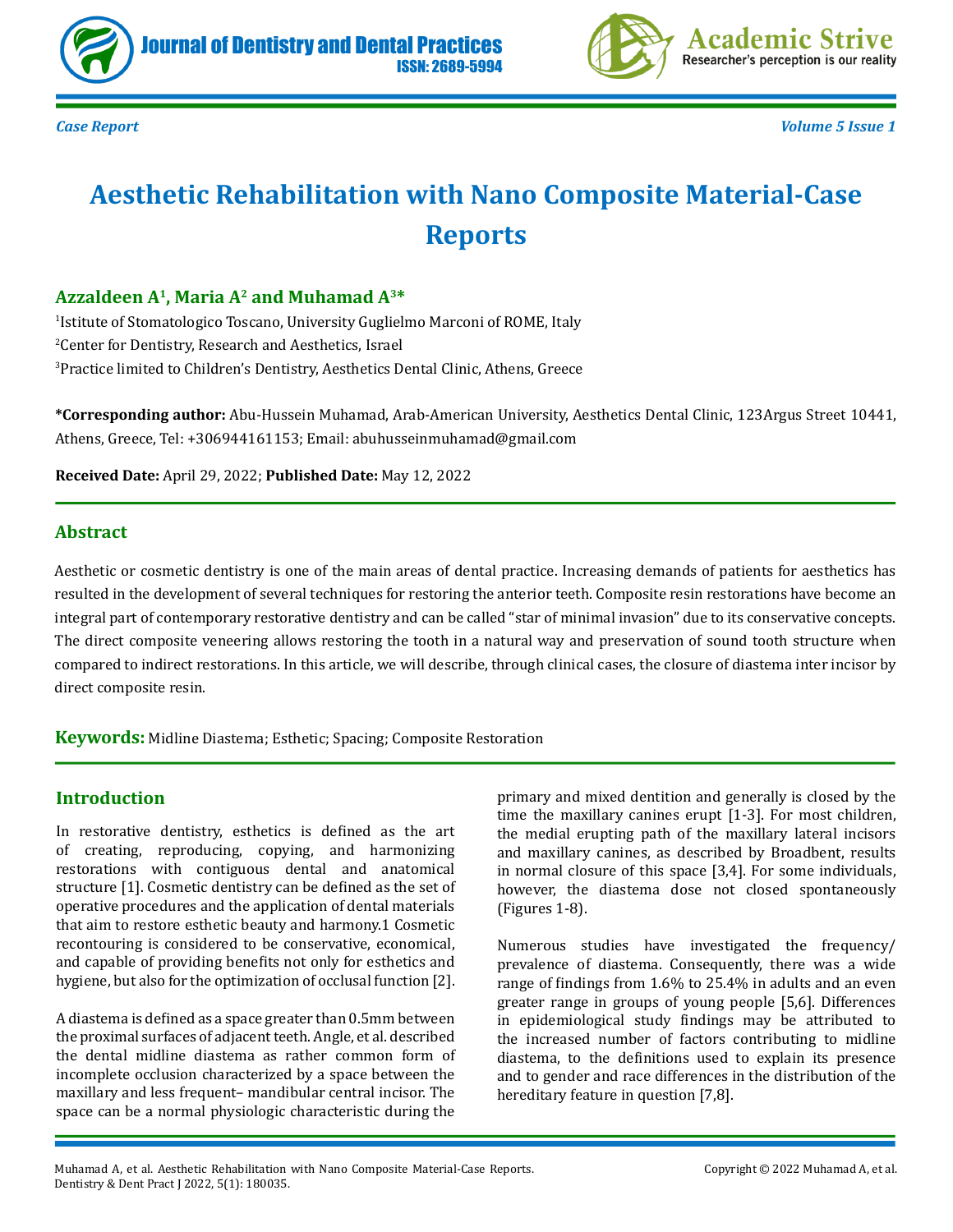

**Figure 1:** Treatment of maxillary midline diastema.



**Figure 2:** Midline diastema: space between maxillary central incisors.

When a multidisciplinary treatment procedure is planned between the orthodontist and restorative dentist regarding the closure of diastema, then collaboration should begin at the diagnostic phase for the correct treatment procedure and successful outcome of the case [7-9]. Not in all the diastema cases but in some of them that gingival tissue can be found in asymmetric and creation of a pleasant restoration, and also natural smile cannot be overemphasized during closure of diastema [10]. Creation of an esthetically pleasant final restoration that is in harmony with the gingival structure can be accomplished by the periodontal surgery. When a disproportionate tooth form is identified and this is due to the gingival soft tissue, clinician should need to alter gingival soft tissue first by periodontal surgery (i.e., gingivectomy or gingival grafting) before initiation of any definitive restoration [10]. Leveling of gingival structures can be also accomplished by the orthodontic intrusion or extrusion treatments [10].

When planning diastema closure, esthetic considerations, smile design, and multidisciplinary comprehensive approach should be considered for a successful restorative treatment. Achieving an esthetically pleasant and functional final outcome that is in good relationship with the temporomandibular joints, muscles, face, lips, gingival structures, teeth, and occlusion is an important factor for the multidisciplinary treatment options [11]. Diastema closure especially for the excessive spaces present challenging treatment procedure, and therefore, a comprehensive treatment planning along with the study models, photographs, occlusion analysis, soft and hard tissue, as well as facial analysis should be correctly and collaboratively planned. During the diastema closure, the clinician should always measure the tooth proportions and should create as proper tooth proportions as to ideal form for an esthetically pleasant and natural final outcome [12,13].

In this article, we will describe, through clinical cases, the closure of diastema inter incisor by direct composite resin.

### **Clinical Case**



**Figure 3:** Isolation Rubber dam placement.

25-year-old male referred to our clinic because of spacing between his maxillary central incisors and he was unhappy with his smile. The clinical examination revealed maxillary midline diastema (approximately 2-mm width) with excellent oral hygiene and incisal wear on his mandibular incisors. Occlusal examination also revealed no pathology or interferences that would contraindicate diastema closure with direct resin composite between maxillary central incisors. After discussing the treatment options with the patient, he decided to have resin composite restorations for the closure of midline diastema. Before starting the diastema closure with direct resin composite buildup, patient lips and cheeks were retracted and the operation field was isolated with retraction cords. After placement of retraction cords, shade selection of the teeth was made using shade guide that was provided by the manufacturer. In this case, no enamel roughening procedure was used, and uncut mesial enamel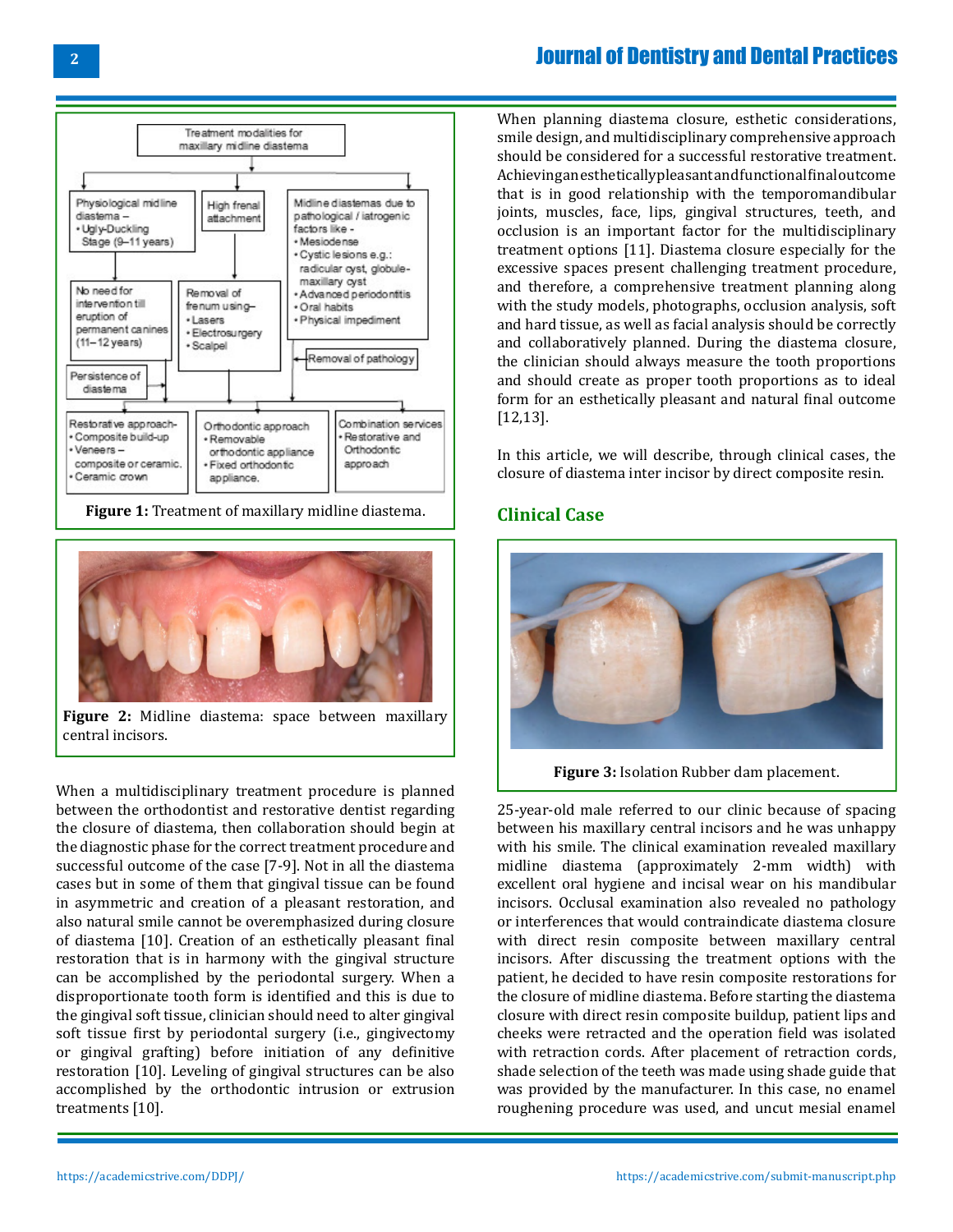surfaces were acid-etched for 30 s with 32 % phosphoric acid gel, rinsed for 20 s, and air-dried. A multimode adhesive bonding agent was applied to the acid-etched surfaces, gent dried, and light-cured for 10 s. Then first proximal layer of resin composite in A2 enamel shade was placed on tooth #11 and light-cured. Thereafter, dentin replacement layer in A2 dentin shade and final enamel composite layer were placed and each layer light- cured. During this step, resin composite material was carefully manipulated and shaped using a brush. The same procedure was also followed on tooth #21 and restorations were finished. After completion of the restorations, retraction cords were removed and each restoration was then light-cured for 40 s from facial and palatinal directions. During placement of the resin composite, care was taken to create the desired anatomical proximal contacts especially in the gingival region. Finishing and polishing of the restorations were primarily done with a fine diamond bur and then with sequentially used polishing discs and progressively finer-grit finishing strips shows the postoperative appearance of the diastema closure with direct resin composite buildup. Patient was happy with the final outcome.



 **Figure 4:** Etch the tooth.

#### **Discussion**



**Figure 5:** Both palatal shell and proximal wall were built up.

The closure of diastema in the restorative treatment procedures is often successfully accomplished with resin composite materials and porcelain laminate veneers [2-6]. Emerging technologies, improvements in the resin composite formulations, and adhesive materials have made it possible to restore teeth same as natural, biomimetic, and functional by creating a strong bond between tooth structures with minimal invasive or no tooth preparation by preserving the healthy tooth [7]. Signifi cant development in the material formulation in recent years has led to the development of new monomers, fi ne fi ller size for resin composite materials with reduced polymerization shrinkage, high mechanical and physical properties, and high polishability and also mimics nearly the same as the natural tooth structures [8-10].



**Figure 6:** A1 shade composite resin was used as dentin layer and a thin layer of JE shade was used as the top enamel layer. Labial surfaces of the restorations were flattened by using a red banded knife-edgetipdiamondbur.

Τhe creation of a natural appearent restoration that is nearly similar to that of the real tooth, the clinician should consider to use stratifi cation technique which mimics the dentin, enamel color, as well as incisal characterization [7-19]. Selecting an appropriate shade for direct anterior restoration is another important factor, and sometimes it can be difficult [12,13].

Nanosized composite materials have led to increased filler loading and reduced resin matrix which allowed improvement of the physical and mechanical properties of the material with enhanced esthetic characteristics and reduced polymerization shrinkage [14-17]. Although, there have been continuing improvement in the resin composites, the use of polychromatic stratification technique is still necessary for the creation of esthetically pleasant final restoration especially in the anterior region [18,19].

The diastema presented in this reported case can be classified as small, as its size is between 0.5 and 2 mm and the restorative treatment was chosen [1,2,4].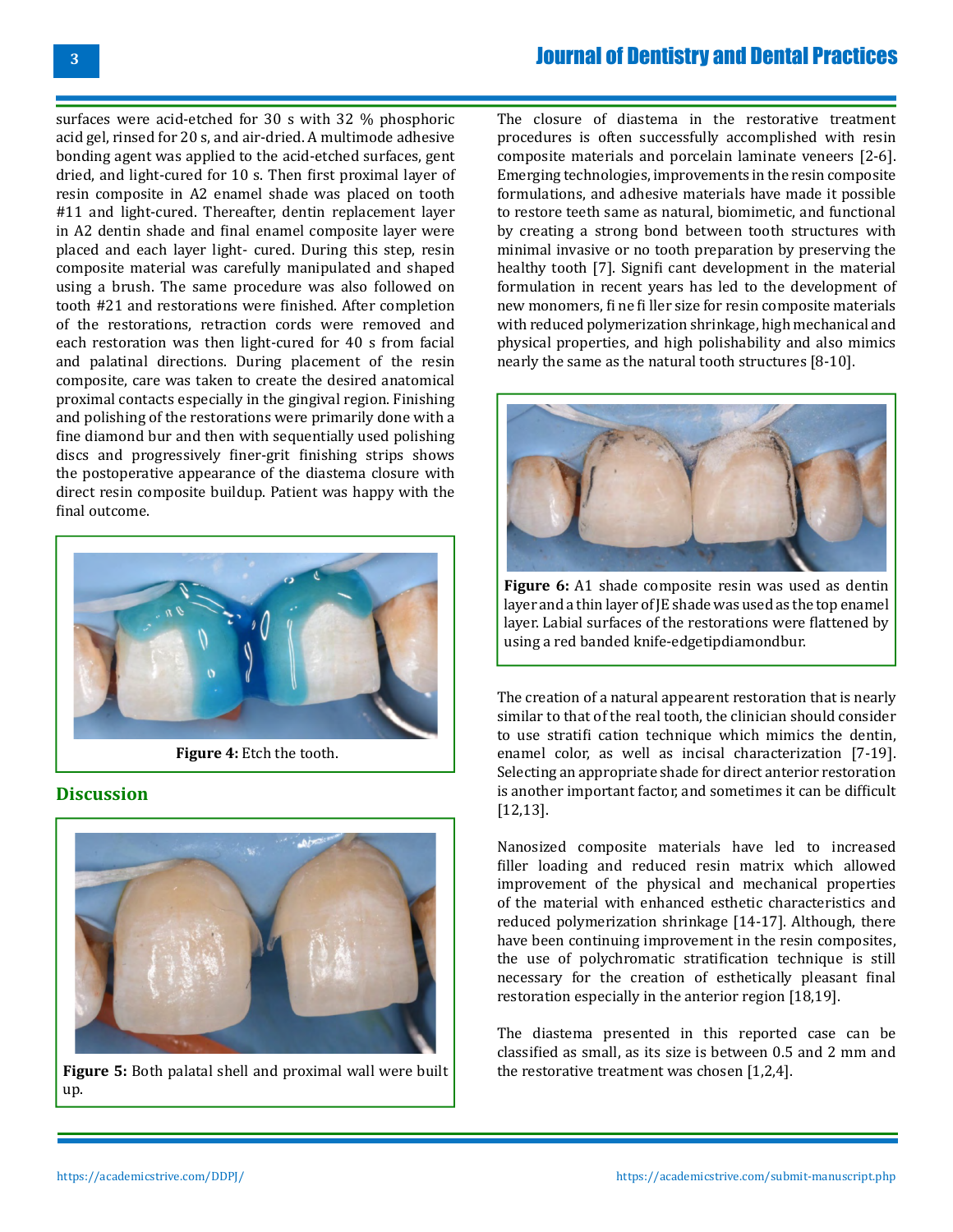

**Figure 7:** Polishing discs were used for detailed polishing from rough to finegrit.

This restoration offers various advantages, it can be placed in a single visit and it does not involve laboratory fees that escalate costs [1-3]. The direct adhesive restorative procedures have the advantages of requiring the minimum weariness of tooth structure and showing a good clinical durability [1,2,20]. Composite resin is an ideal material when restoring the anterior diastema closure. It is highly polishable, long lasting and mimics natural tooth structure. In this present study, we used nanoparticles composite [21]. The materials with this type of particles provide a smoother surface and therefore favor the outcome after polishing and brushing procedures [1,2,20,21].



**Figure 8:** The restoration at one-week recall shows the optimal blending between restoration and tooth structure.

Procedures which consist in imitating the shades and layering techniques developed for ceramic restorations are complicated and mastered only by highly skilled practioners [4,22]. Thus, the appearance of the "natural layering concept" made it possible to simplify the procedure and led to achieve a highly aesthetic direct restoration. Since this concept has become a reference in the field of composite restorations, the aim of this paper is to familiarize the practitioner with the features and clinical aspects of this new technique [1,2].

The freehand laminating composite resin veneers is based on the "natural layering concept" which is more conservative in terms of dental tissue and is carried out in a single clinical session.

For our clinical case, the stratification is purely aesthetic: the palatal wall is functional, and therefore, the composite is limited to the vestibular surface and possibly the anterior part of the free edge. For complex anterior composite restorations the clinician must have a comprehensive understanding of the colour, translucency and morphology of natural teeth as well as of the material sciences and the restorative techniques involved.

### **Conclusion**

With advances in material sciences, dentists can now, more artistically and predictably, mimic natural dentition and closure diastema that are not only fully functional, but also beautiful. When used correctly, composite resin provides fast, economical and aesthetic results. This method should be seen as a real alternative to the more invasive traditional restorations performed using porcelain crowns and veneers.

# **Conflict of Interest**

The authors have no conflicts of interest to declare.

#### **References**

- 1. [Azzaldeen A, Muhamad AH \(2015\) Diastema Closure with](http://jamdsr.com/uploadfiles/19.DIASTEMACLOSUREWITHDIRECTCOMPOSITEARCHITECTURALGINGIVALCONTOURING.20150306122816.pdf)  [Direct Composite: Architectural Gingival Contouring. J](http://jamdsr.com/uploadfiles/19.DIASTEMACLOSUREWITHDIRECTCOMPOSITEARCHITECTURALGINGIVALCONTOURING.20150306122816.pdf) [Adv Med Dent Scie Res 3\(1\): 134-139.](http://jamdsr.com/uploadfiles/19.DIASTEMACLOSUREWITHDIRECTCOMPOSITEARCHITECTURALGINGIVALCONTOURING.20150306122816.pdf)
- 2. [Abu Hussein M, Watted N, Abdulgani A \(2015\) An](https://pubmed.ncbi.nlm.nih.gov/12589277/)  [Interdisciplinary Approach for Improved Esthetic](https://pubmed.ncbi.nlm.nih.gov/12589277/) [Results in the Anterior Maxilla Diastema Journal of](https://pubmed.ncbi.nlm.nih.gov/12589277/)  [Dental and Medical Sciences 14\(12\): 96-101.](https://pubmed.ncbi.nlm.nih.gov/12589277/)
- 3. [Hussein MA, Watted N \(2015\) Maxillary Midline](https://www.iosrjournals.org/iosr-jdms/papers/Vol15-Issue%206/Version-2/T150602116130.pdf)  [Diastema–Aetiology and Orthodontic Treatment-](https://www.iosrjournals.org/iosr-jdms/papers/Vol15-Issue%206/Version-2/T150602116130.pdf)[Clinical Review, Journal of Dental and Medical Sciences](https://www.iosrjournals.org/iosr-jdms/papers/Vol15-Issue%206/Version-2/T150602116130.pdf)  [15\(6\): 116-130.](https://www.iosrjournals.org/iosr-jdms/papers/Vol15-Issue%206/Version-2/T150602116130.pdf)
- 4. [Abdulgani A, Watted N, Abu-Hussein M \(2014\) Direct](https://www.semanticscholar.org/paper/DIRECT-BONDING-IN-DIASTEMA-CLOSURE-HIGH-DRAMA-%2C-%3A-A-Azzaldeen-Nezar/3a24fdb5ccb406b67204f234d9b967cab636a5ea) [bonding in diastema closure high drama, immediate](https://www.semanticscholar.org/paper/DIRECT-BONDING-IN-DIASTEMA-CLOSURE-HIGH-DRAMA-%2C-%3A-A-Azzaldeen-Nezar/3a24fdb5ccb406b67204f234d9b967cab636a5ea)  [resolution: a case report. Ijdhs 1\(4\): 430-435.](https://www.semanticscholar.org/paper/DIRECT-BONDING-IN-DIASTEMA-CLOSURE-HIGH-DRAMA-%2C-%3A-A-Azzaldeen-Nezar/3a24fdb5ccb406b67204f234d9b967cab636a5ea)
- 5. [Steigman S, Weissberg Y \(1985\) Spaced dentition. An](https://pubmed.ncbi.nlm.nih.gov/3860028/)  [epidemiologic study. Angle Orthod 55: 167-176.](https://pubmed.ncbi.nlm.nih.gov/3860028/)
- 6. [McVay TJ, Latta GH \(1984\) Incidence of the maxillary](https://pubmed.ncbi.nlm.nih.gov/6595391/)  [midline diastemas in adults. J Prosthet Dent 52: 809-811.](https://pubmed.ncbi.nlm.nih.gov/6595391/)
- 7. [Weyman J \(1967\) The incidence of median diastema](https://pubmed.ncbi.nlm.nih.gov/5228690/) [during the eruption of the permanent teeth. Dent Pract](https://pubmed.ncbi.nlm.nih.gov/5228690/)  [Dent Rec 17: 276-278.](https://pubmed.ncbi.nlm.nih.gov/5228690/)
- 8. [Nainar SM, Gnanasundaram N \(1989\) Incidence and](https://pubmed.ncbi.nlm.nih.gov/2596749/)  [etiology of midline diastema in a population in south](https://pubmed.ncbi.nlm.nih.gov/2596749/)  [India \(Madras\). Angle Orthod 59: 277-282.](https://pubmed.ncbi.nlm.nih.gov/2596749/)
- 9. [Kavanagh C, Kavanagh D \(2004\) Maxillary midline](https://pubmed.ncbi.nlm.nih.gov/15132081/)